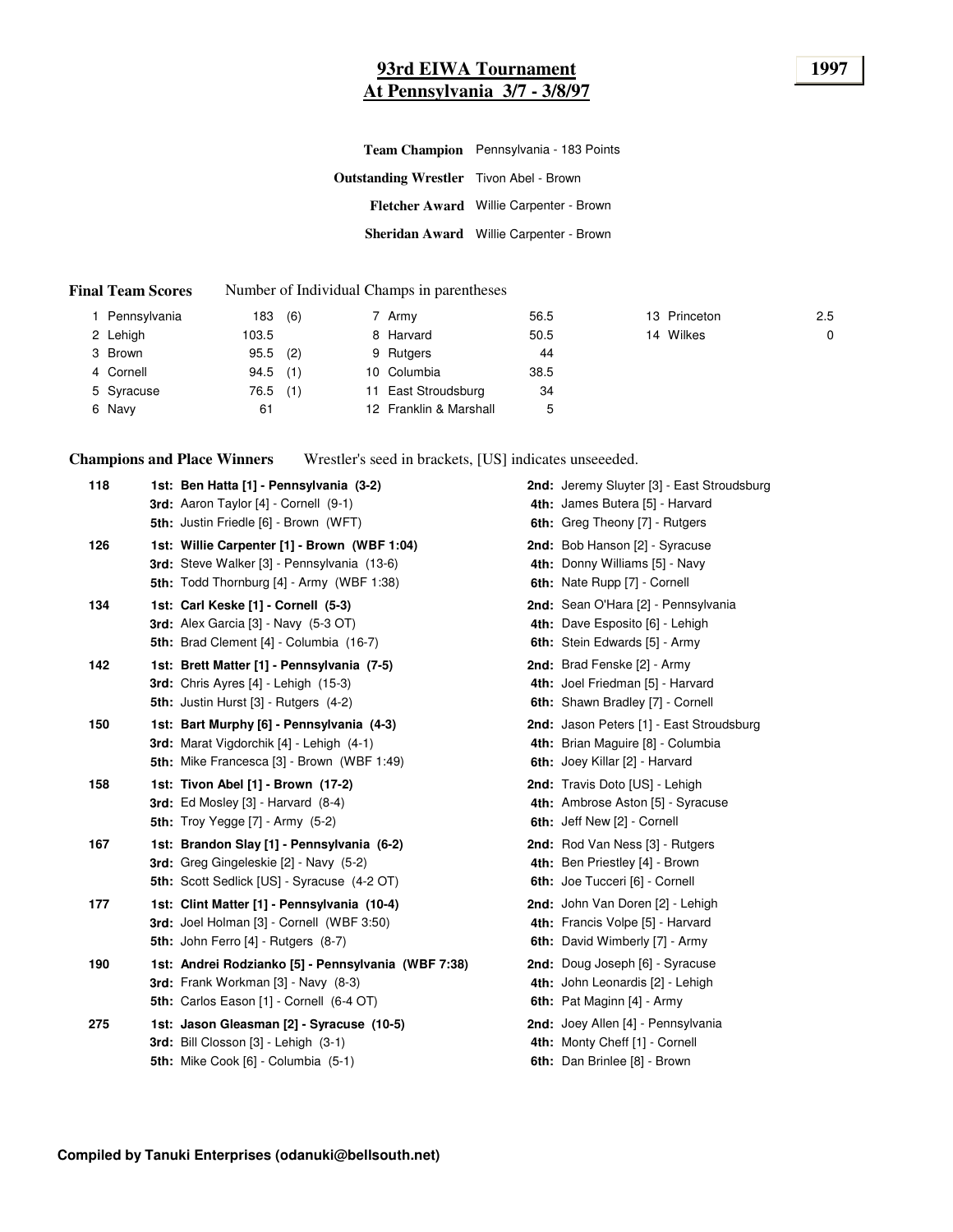# **3/7/1997 and 3/8/1997 at Pennsylvania 1997 EIWA Championship Page 1 of 10**

| Ben Hatta, Pennsylvania [1]          |                  |                   |                            |                |                          |                                     |
|--------------------------------------|------------------|-------------------|----------------------------|----------------|--------------------------|-------------------------------------|
| Bye                                  |                  | Ben Hatta         |                            |                |                          |                                     |
| Nate Jacklin, Columbia               |                  |                   |                            | Ben Hatta 15-4 |                          |                                     |
| Phil MacNaughton, Navy [8]           |                  |                   | Phil MacNaughton 6-3       |                |                          |                                     |
| James Butera, Harvard [5]            |                  |                   |                            |                |                          | Ben Hatta 5-3                       |
| Marc Steyer, Princeton               |                  | James Butera 18-4 |                            |                |                          |                                     |
| Bye                                  |                  |                   |                            |                | Aaron Taylor 3-2 TB      |                                     |
| Aaron Taylor, Cornell [4]            |                  | Aaron Taylor      |                            |                |                          |                                     |
| Mike Sferra, Lehigh [2]              |                  |                   |                            |                |                          | Ben Hatta 3-2                       |
| Bye                                  |                  | Mike Sferra       |                            |                |                          |                                     |
| Alberto Rivera, Army                 |                  |                   |                            |                | Greg Theony 16-14        |                                     |
| Greg Theony, Rutgers [7]             |                  | Greg Theony 14-5  |                            |                |                          |                                     |
| Justin Friedle, Brown [6]            |                  |                   |                            |                |                          | Jeremy Sluyter 13-4                 |
| Bye                                  |                  | Justin Friedle    |                            |                |                          |                                     |
| Bye                                  |                  |                   |                            |                | Jeremy Sluyter 11-3      |                                     |
| Jeremy Sluyter, East Stroudsburg [3] |                  | Jeremy Sluyter    |                            |                |                          |                                     |
|                                      |                  |                   | <b>Consolation Bracket</b> |                |                          |                                     |
| Nate Jacklin                         |                  |                   |                            |                |                          |                                     |
| Bye                                  | Nate Jacklin     |                   |                            |                |                          |                                     |
|                                      |                  |                   | Justin Friedle Fall 1:36   |                |                          |                                     |
|                                      | Justin Friedle   |                   |                            |                | Justin Friedle Fall 3:38 |                                     |
| Marc Steyer                          |                  |                   |                            |                |                          | Aaron Taylor 4-2                    |
| <b>Bye</b>                           | Marc Steyer      |                   |                            |                | Aaron Taylor             |                                     |
|                                      |                  |                   | Mike Sferra 11-4           |                |                          | Third Place: Aaron Taylor 9-1       |
|                                      | Mike Sferra      |                   |                            |                |                          |                                     |
| Alberto Rivera                       |                  |                   |                            |                |                          | Fifth Place: Justin Friedle Med FFT |
| Bye                                  | Alberto Rivera   |                   |                            |                |                          |                                     |
|                                      |                  |                   | James Butera 7-2           |                |                          |                                     |
|                                      | James Butera     |                   |                            |                | James Butera 5-3         |                                     |
| Bye                                  |                  |                   |                            |                |                          | James Butera DFT 2:40               |
| Bye                                  |                  |                   |                            |                | Greg Theony              |                                     |
|                                      |                  |                   | Phil MacNaughton           |                |                          |                                     |
|                                      | Phil MacNaughton |                   |                            |                |                          |                                     |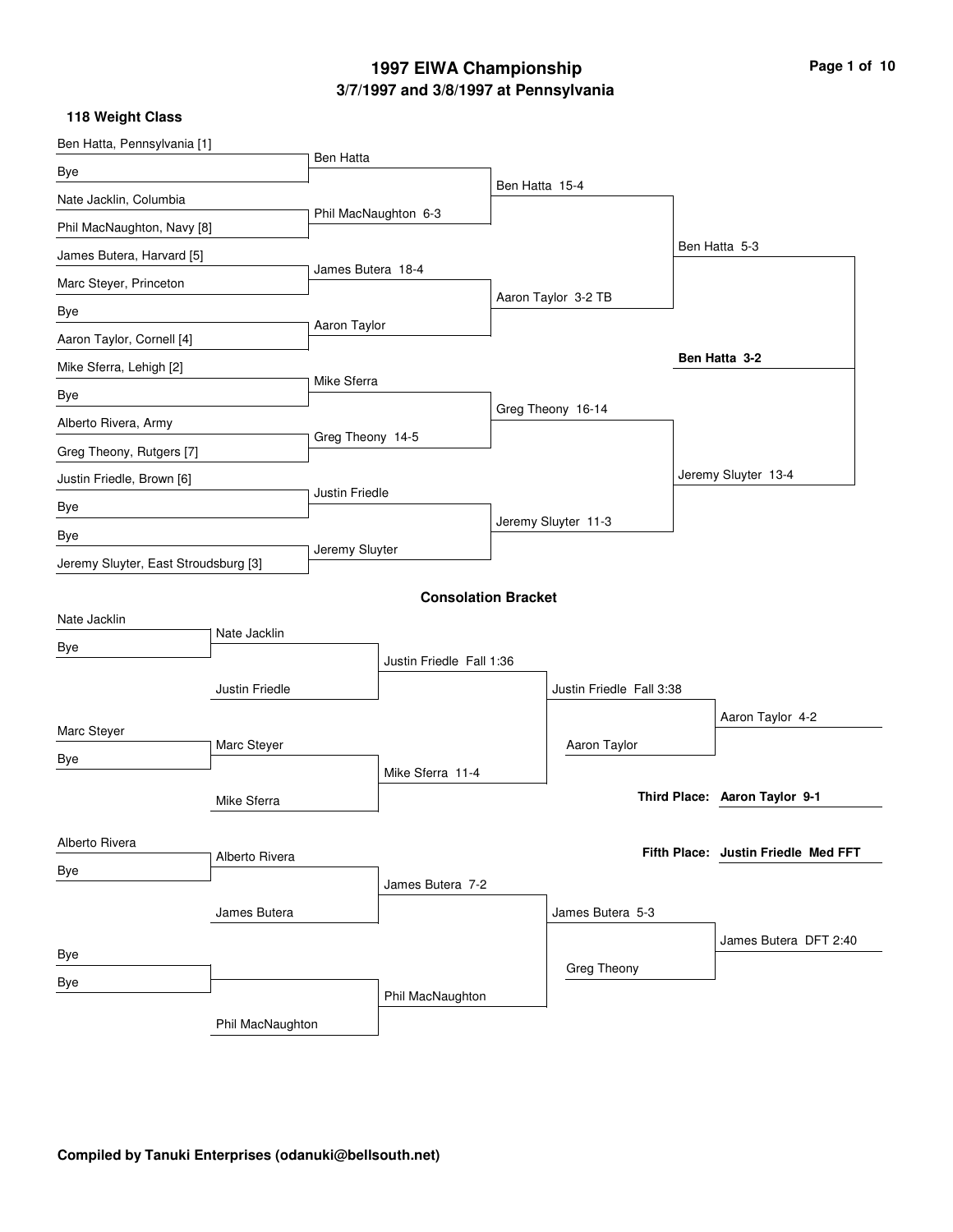# **3/7/1997 and 3/8/1997 at Pennsylvania 1997 EIWA Championship Page 2 of 10**

| Willie Carpenter, Brown [1]        |                       |                     |                            |                    |                            |  |                                       |
|------------------------------------|-----------------------|---------------------|----------------------------|--------------------|----------------------------|--|---------------------------------------|
| Mike Donahue, Rutgers              |                       |                     | Willie Carpenter Fall 3:15 |                    |                            |  |                                       |
| Bye                                |                       |                     |                            |                    | Willie Carpenter Fall 0:49 |  |                                       |
| Justin Hoff, East Stroudsburg [8]  |                       | Justin Hoff         |                            |                    |                            |  |                                       |
| Donny Williams, Navy [5]           |                       |                     |                            |                    |                            |  | Willie Carpenter 20-9                 |
| Bye                                |                       | Donny Williams      |                            |                    |                            |  |                                       |
| Don Morgan, Wilkes                 |                       |                     |                            |                    | Donny Williams 5-2         |  |                                       |
| Todd Thornburg, Army [4]           |                       | Todd Thornburg 13-2 |                            |                    |                            |  |                                       |
| Bob Hanson, Syracuse [2]           |                       |                     |                            |                    |                            |  | Willie Carpenter Fall 1:04            |
| Bye                                |                       | <b>Bob Hanson</b>   |                            |                    |                            |  |                                       |
| Brett Williams, Harvard            |                       |                     |                            |                    | Bob Hanson 13-3            |  |                                       |
| Nate Rupp, Cornell [7]             |                       | Nate Rupp 11-3      |                            |                    |                            |  |                                       |
| Greg Knox, Franklin & Marshall [6] |                       |                     |                            |                    |                            |  | Bob Hanson 9-8                        |
| Gino Amasia, Columbia              |                       | Greg Knox 8-5       |                            |                    |                            |  |                                       |
| Kevin Sullivan, Princeton          |                       |                     |                            |                    | Steve Walker 18-8          |  |                                       |
| Steve Walker, Pennsylvania [3]     |                       |                     | Steve Walker Fall 3:15     |                    |                            |  |                                       |
|                                    |                       |                     | <b>Consolation Bracket</b> |                    |                            |  |                                       |
| Mike Donahue                       |                       |                     |                            |                    |                            |  |                                       |
| Bye                                | Mike Donahue          |                     |                            |                    |                            |  |                                       |
|                                    |                       | Greg Knox Fall 2:19 |                            |                    |                            |  |                                       |
|                                    | Greg Knox             |                     |                            |                    | Nate Rupp 7-3              |  |                                       |
| Don Morgan                         |                       |                     |                            |                    |                            |  | Donny Williams 4-1                    |
| Bye                                | Don Morgan            |                     |                            |                    | Donny Williams             |  |                                       |
|                                    |                       |                     | Nate Rupp 17-5             |                    |                            |  | Third Place: Steve Walker 13-6        |
|                                    | Nate Rupp             |                     |                            |                    |                            |  |                                       |
| <b>Brett Williams</b>              |                       |                     |                            |                    |                            |  | Fifth Place: Todd Thornburg Fall 1:38 |
| Bye                                | <b>Brett Williams</b> |                     |                            |                    |                            |  |                                       |
|                                    |                       | Todd Thornburg 5-2  |                            |                    |                            |  |                                       |
|                                    | <b>Todd Thornburg</b> |                     |                            | Todd Thornburg 9-2 |                            |  |                                       |
| Gino Amasia                        |                       |                     |                            |                    |                            |  | Steve Walker 9-4 OT                   |
| Kevin Sullivan                     | Gino Amasia Fall 2:30 |                     |                            |                    | <b>Steve Walker</b>        |  |                                       |
|                                    |                       |                     | Justin Hoff 11-6           |                    |                            |  |                                       |
|                                    | Justin Hoff           |                     |                            |                    |                            |  |                                       |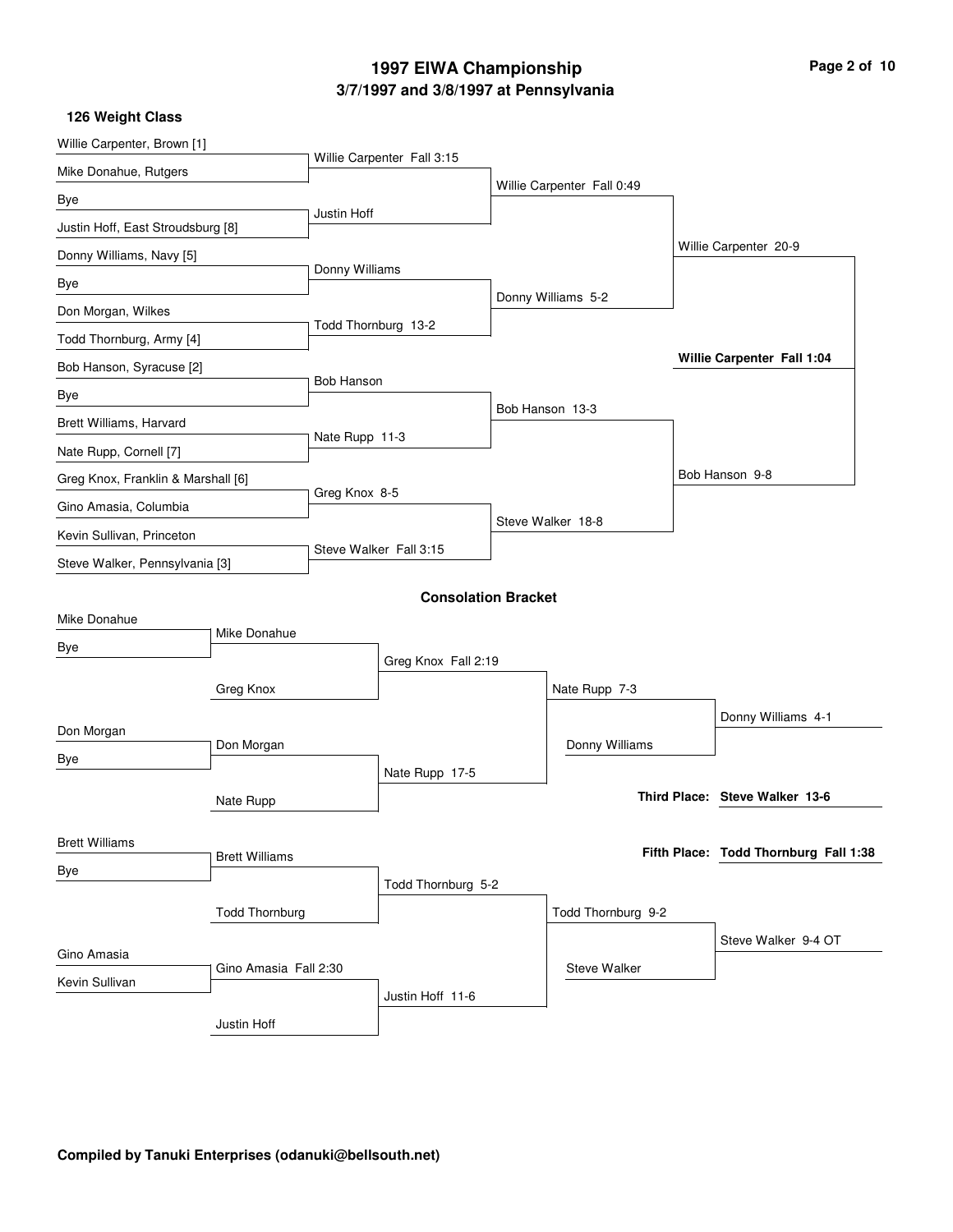# **3/7/1997 and 3/8/1997 at Pennsylvania 1997 EIWA Championship Page 3 of 10**

| 134 Weight Class              |                     |                            |                            |                  |                       |                                 |
|-------------------------------|---------------------|----------------------------|----------------------------|------------------|-----------------------|---------------------------------|
| Carl Keske, Cornell [1]       |                     |                            |                            |                  |                       |                                 |
| Tom Kiler, Harvard            |                     | Carl Keske Fall 0:33       |                            |                  |                       |                                 |
| Bye                           |                     |                            |                            | Carl Keske 11-9  |                       |                                 |
| Jon Laudenslager, Wilkes [8]  |                     | Jon Laudenslager           |                            |                  |                       |                                 |
| Stein Edwards, Army [5]       |                     |                            |                            |                  |                       | Carl Keske 12-2                 |
| Bye                           |                     | <b>Stein Edwards</b>       |                            |                  |                       |                                 |
| Matt Reber, Princeton         |                     |                            |                            |                  | Stein Edwards 11-8    |                                 |
| Brad Clement, Columbia [4]    |                     | Brad Clement TF 19-3, 5:52 |                            |                  |                       |                                 |
| Sean O'Hara, Pennsylvania [2] |                     |                            |                            |                  |                       | Carl Keske 6-3                  |
| Jerry Seawood, Syracuse       |                     |                            | Sean O'Hara TF 22-7, 6:37  |                  |                       |                                 |
| Bye                           |                     |                            |                            |                  | Sean O'Hara Fall 6:07 |                                 |
| Alex Ottiano, Brown [7]       |                     | Alex Ottiano               |                            |                  |                       |                                 |
| Dave Esposito, Lehigh [6]     |                     |                            |                            |                  |                       | Sean O'Hara 5-3                 |
| Bye                           |                     | Dave Esposito              |                            |                  |                       |                                 |
| Jon Forster, Rutgers          |                     |                            |                            | Alex Garcia 10-7 |                       |                                 |
| Alex Garcia, Navy [3]         |                     | Alex Garcia 7-5 OT         |                            |                  |                       |                                 |
|                               |                     |                            | <b>Consolation Bracket</b> |                  |                       |                                 |
| Tom Kiler                     |                     |                            |                            |                  |                       |                                 |
| Bye                           | Tom Kiler           |                            |                            |                  |                       |                                 |
|                               |                     |                            | Dave Esposito 16-5         |                  |                       |                                 |
|                               | Dave Esposito       |                            |                            |                  | Dave Esposito 16-12   |                                 |
| Matt Reber                    |                     |                            |                            |                  |                       | Dave Esposito Fall 4:42         |
| Bye                           | Matt Reber          |                            |                            |                  | <b>Stein Edwards</b>  |                                 |
|                               |                     |                            | Alex Ottiano Fall 2:27     |                  |                       |                                 |
|                               | Alex Ottiano        |                            |                            |                  |                       | Third Place: Alex Garcia 5-3 OT |
| Jerry Seawood                 |                     |                            |                            |                  |                       |                                 |
| Bye                           | Jerry Seawood       |                            |                            |                  |                       | Fifth Place: Brad Clement 16-7  |
|                               |                     |                            | Brad Clement 7-4           |                  |                       |                                 |
|                               | <b>Brad Clement</b> |                            |                            |                  | Brad Clement 17-8     |                                 |
| Jon Forster                   |                     |                            |                            |                  |                       | Alex Garcia 3-1                 |
| Bye                           | Jon Forster         |                            |                            |                  | Alex Garcia           |                                 |
|                               |                     |                            | Jon Forster 5-4            |                  |                       |                                 |
|                               | Jon Laudenslager    |                            |                            |                  |                       |                                 |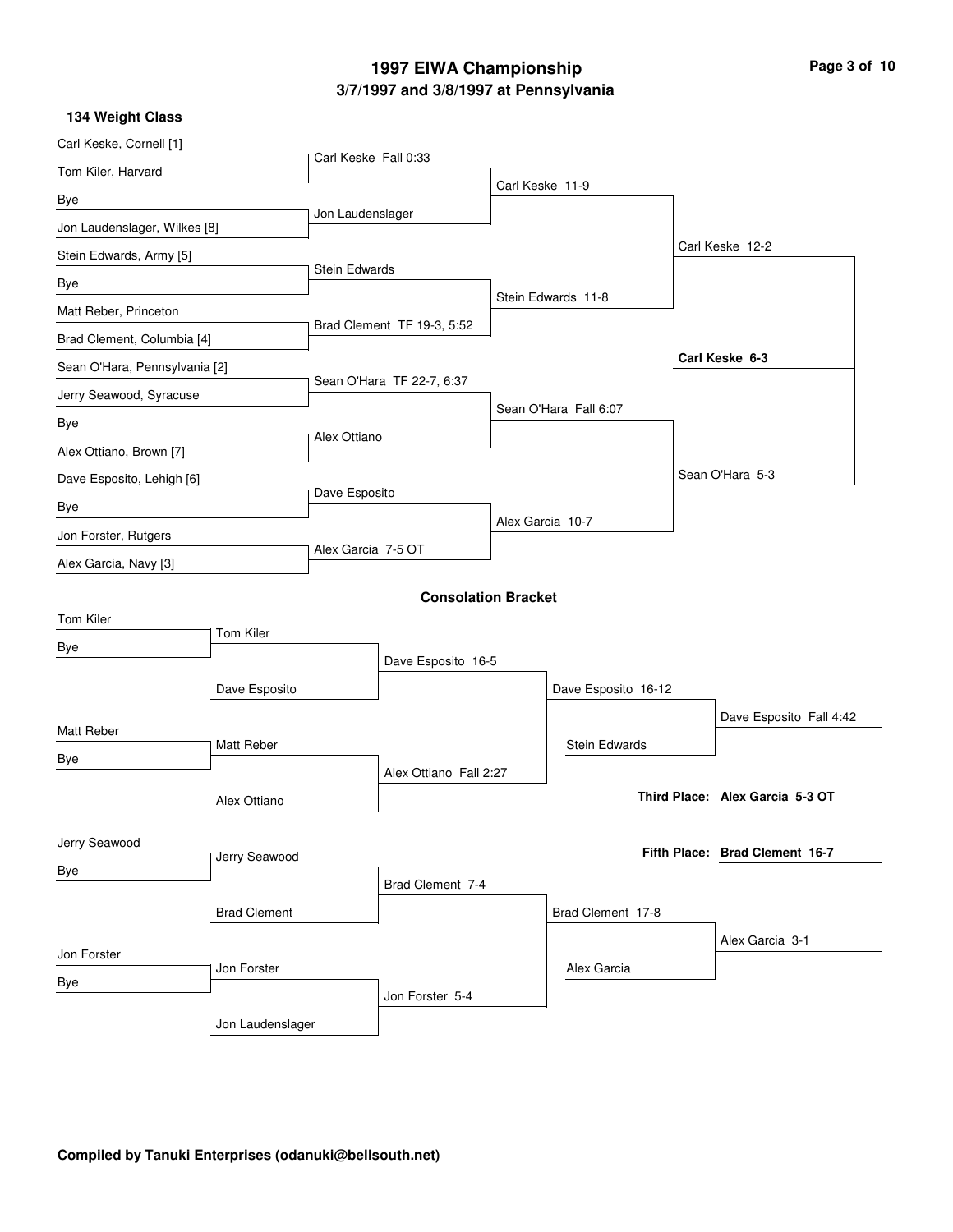# **3/7/1997 and 3/8/1997 at Pennsylvania 1997 EIWA Championship Page 4 of 10**

| Brett Matter, Pennsylvania [1]                   |                        |                        |                            |                 |                            |                               |  |
|--------------------------------------------------|------------------------|------------------------|----------------------------|-----------------|----------------------------|-------------------------------|--|
| Bye                                              |                        | <b>Brett Matter</b>    |                            |                 |                            |                               |  |
| Mark Buelow, East Stroudsburg                    |                        |                        |                            |                 | Brett Matter TF 17-2, 4:43 |                               |  |
| Ben Robertson, Navy [8]                          |                        | Ben Robertson 12-4     |                            |                 |                            |                               |  |
| Joel Friedman, Harvard [5]                       |                        |                        |                            |                 |                            | Brett Matter 5-4              |  |
| Yanni Diamond, Syracuse                          |                        | Joel Friedman 5-3      |                            |                 |                            |                               |  |
| Brad Panichella, Wilkes                          |                        |                        |                            | Chris Ayres 9-2 |                            |                               |  |
| Chris Ayres, Lehigh [4]                          |                        | Chris Ayres Fall 6:00  |                            |                 |                            |                               |  |
| Brad Fenske, Army [2]                            |                        |                        |                            |                 |                            | <b>Brett Matter 7-5</b>       |  |
| Bye                                              |                        | <b>Brad Fenske</b>     |                            |                 |                            |                               |  |
| Carlos Cuevas, Franklin & Marshall               |                        |                        |                            | Brad Fenske 9-4 |                            |                               |  |
| Shawn Bradley, Cornell [7]                       |                        | Shawn Bradley 14-1     |                            |                 |                            |                               |  |
| Arkee Allen, Columbia [6]                        |                        |                        |                            |                 |                            | Brad Fenske 4-2               |  |
| Rick Koshgerian, Princeton                       |                        | Arkee Allen 12-1       |                            |                 |                            |                               |  |
|                                                  |                        |                        |                            |                 | Justin Hurst 6-6 TB        |                               |  |
| Chris Deegan, Brown<br>Justin Hurst, Rutgers [3] |                        | Justin Hurst Fall 2:20 |                            |                 |                            |                               |  |
|                                                  |                        |                        |                            |                 |                            |                               |  |
| <b>Mark Buelow</b>                               |                        |                        | <b>Consolation Bracket</b> |                 |                            |                               |  |
|                                                  | Mark Buelow            |                        |                            |                 |                            |                               |  |
| Bye                                              |                        |                        | Arkee Allen 8-3            |                 |                            |                               |  |
|                                                  | Arkee Allen            |                        |                            |                 | Shawn Bradley 15-13        |                               |  |
| Yanni Diamond                                    |                        |                        |                            |                 |                            | Chris Ayres 16-6              |  |
| <b>Brad Panichella</b>                           | Yanni Diamond 13-3     |                        |                            |                 | <b>Chris Ayres</b>         |                               |  |
|                                                  |                        |                        | Shawn Bradley 10-2         |                 |                            |                               |  |
|                                                  | Shawn Bradley          |                        |                            |                 |                            | Third Place: Chris Ayres 15-3 |  |
| <b>Carlos Cuevas</b>                             |                        |                        |                            |                 |                            |                               |  |
| Bye                                              | Carlos Cuevas          |                        |                            |                 |                            | Fifth Place: Justin Hurst 2-1 |  |
|                                                  |                        |                        | Joel Friedman 14-7         |                 |                            |                               |  |
|                                                  | Joel Friedman          |                        |                            |                 | Joel Friedman DFT 4:28     |                               |  |
|                                                  |                        |                        |                            |                 |                            | Joel Friedman 4-2             |  |
| Rick Koshgerian                                  | Chris Deegan Fall 0:55 |                        |                            |                 | Justin Hurst               |                               |  |
| Chris Deegan                                     |                        |                        | Chris Deegan 14-6          |                 |                            |                               |  |
|                                                  | Ben Robertson          |                        |                            |                 |                            |                               |  |
|                                                  |                        |                        |                            |                 |                            |                               |  |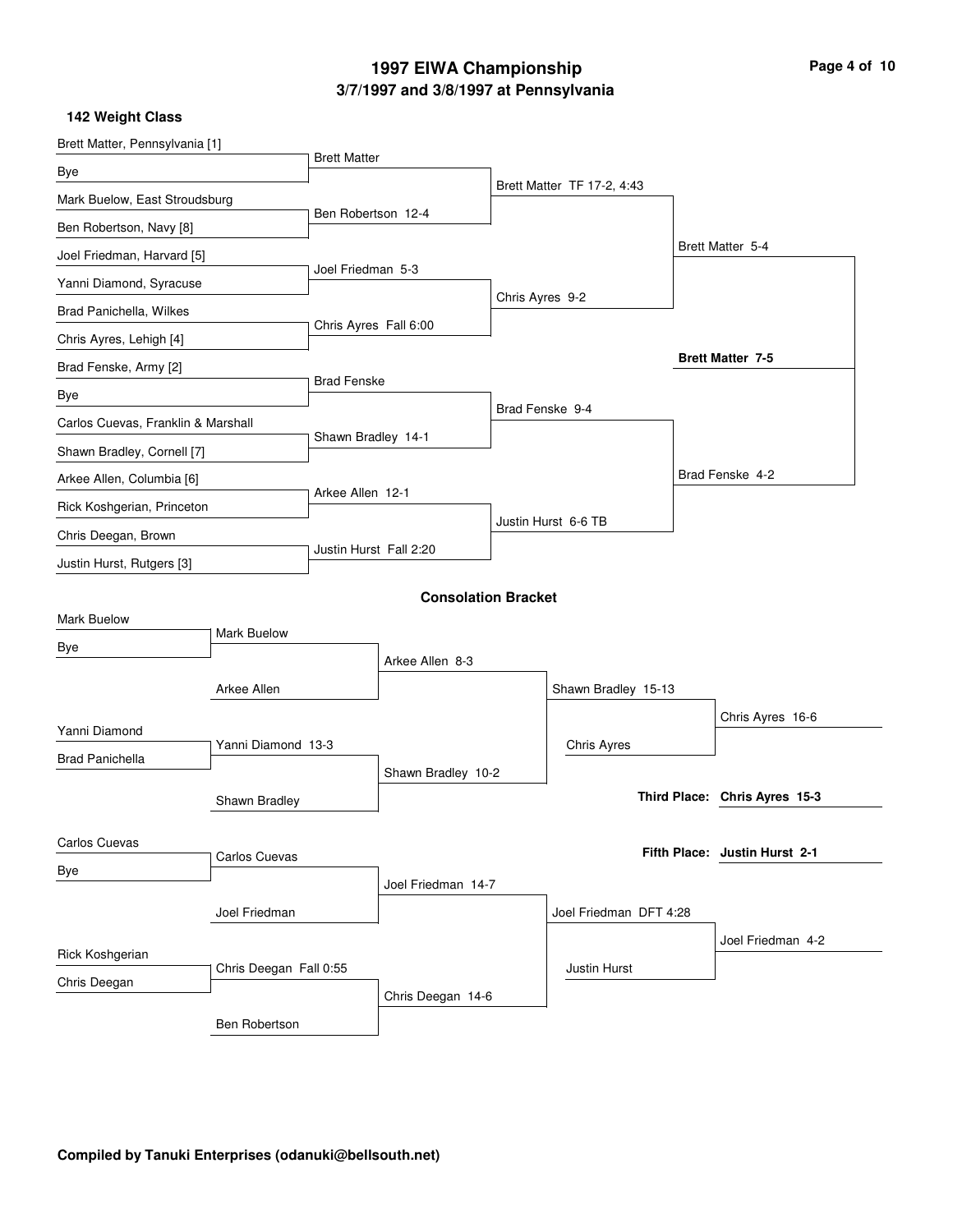# **3/7/1997 and 3/8/1997 at Pennsylvania 1997 EIWA Championship Page 5 of 10**

| Jason Peters, East Stroudsburg [1] |                      |                          |                                |                 |                      |                                       |
|------------------------------------|----------------------|--------------------------|--------------------------------|-----------------|----------------------|---------------------------------------|
| Bye                                |                      | <b>Jason Peters</b>      |                                |                 |                      |                                       |
| Mark Samson, Franklin & Marshall   |                      |                          |                                |                 | Jason Peters 4-3     |                                       |
| Brian Maguire, Columbia [8]        |                      |                          | Brian Maguire Fall 2:39        |                 |                      |                                       |
| Jarret Mathews, Army [5]           |                      |                          |                                |                 |                      | Jason Peters 6-4 OT                   |
| John Fogarty, Cornell              |                      | John Fogarty 3-2         |                                |                 |                      |                                       |
| Robert Buyea, Syracuse             |                      |                          |                                |                 | Marat Vigdorchik 3-1 |                                       |
| Marat Vigdorchik, Lehigh [4]       |                      |                          | Marat Vigdorchik TF 22-7, 6:37 |                 |                      |                                       |
| Joey Killar, Harvard [2]           |                      |                          |                                |                 |                      | Bart Murphy 4-3                       |
| Duane Ritter, Wilkes               |                      | Joey Killar 5-3          |                                |                 |                      |                                       |
| Bye                                |                      |                          |                                | Joey Killar 3-2 |                      |                                       |
| Craig Schlottke, Navy [7]          |                      | Craig Schlottke          |                                |                 |                      |                                       |
| Bart Murphy, Pennsylvania [6]      |                      |                          |                                |                 |                      | Bart Murphy 3-1                       |
| Ryan Bonfiglio, Princeton          |                      | Bart Murphy Fall 1:56    |                                |                 |                      |                                       |
| Doug Riddell, Rutgers              |                      |                          |                                |                 | Bart Murphy 2-1 OT   |                                       |
| Mike Francesca, Brown [3]          |                      | Mike Francesca 10-3      |                                |                 |                      |                                       |
|                                    |                      |                          |                                |                 |                      |                                       |
| Mark Samson                        |                      |                          | <b>Consolation Bracket</b>     |                 |                      |                                       |
| Bye                                | Mark Samson          |                          |                                |                 |                      |                                       |
|                                    |                      | Mike Francesca Fall 2:47 |                                |                 |                      |                                       |
|                                    | Mike Francesca       |                          |                                |                 | Mike Francesca 3-2   |                                       |
| Jarret Mathews                     |                      |                          |                                |                 |                      | Marat Vigdorchik 8-7                  |
| Robert Buyea                       | Jarret Mathews 3-2   |                          |                                |                 | Marat Vigdorchik     |                                       |
|                                    |                      |                          | Craig Schlottke 8-3            |                 |                      |                                       |
|                                    | Craig Schlottke      |                          |                                |                 |                      | Third Place: Marat Vigdorchik 4-1     |
| Duane Ritter                       |                      |                          |                                |                 |                      |                                       |
| Bye                                | Duane Ritter         |                          |                                |                 |                      | Fifth Place: Mike Francesca Fall 1:49 |
|                                    |                      |                          | John Fogarty 3-1               |                 |                      |                                       |
|                                    | John Fogarty         |                          |                                |                 | Brian Maguire 11-7   |                                       |
| Ryan Bonfiglio                     |                      |                          |                                |                 |                      | Brian Maguire 5-3                     |
| Doug Riddell                       | Doug Riddell 16-3    |                          |                                |                 | Joey Killar          |                                       |
|                                    |                      |                          | Brian Maguire Fall 2:59        |                 |                      |                                       |
|                                    | <b>Brian Maguire</b> |                          |                                |                 |                      |                                       |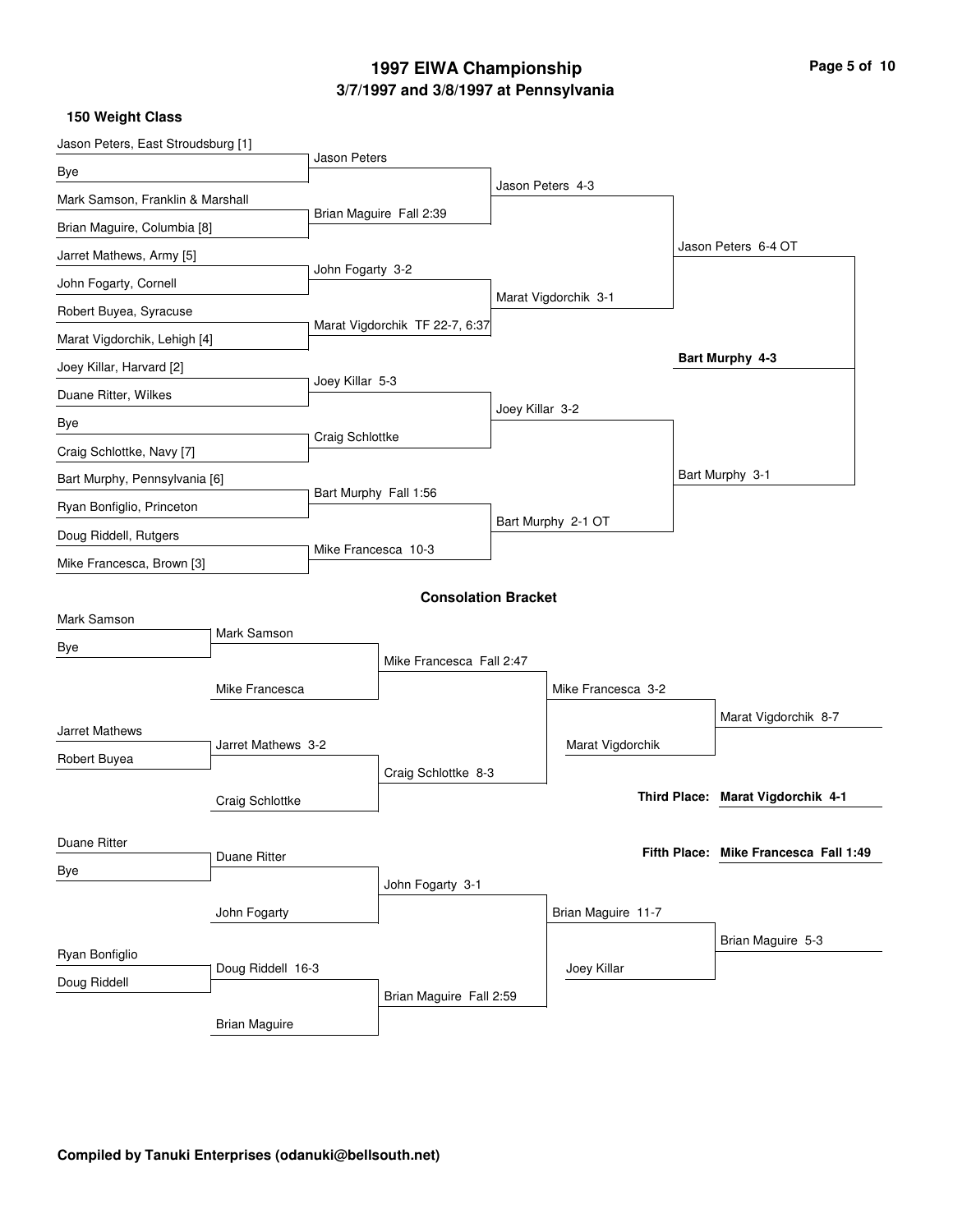# **3/7/1997 and 3/8/1997 at Pennsylvania 1997 EIWA Championship Page 6 of 10**

| Tivon Abel, Brown [1]              |                     |                    |                            |                 |                          |                             |
|------------------------------------|---------------------|--------------------|----------------------------|-----------------|--------------------------|-----------------------------|
| Bye                                |                     | <b>Tivon Abel</b>  |                            |                 |                          |                             |
| Frank Scotto, East Stroudsburg     |                     |                    |                            |                 | Tivon Abel TF 20-5, 6:46 |                             |
| Jim McLean, Rutgers [8]            |                     | Jim McLean 5-2     |                            |                 |                          |                             |
| Ambrose Aston, Syracuse [5]        |                     |                    |                            |                 |                          | Tivon Abel 14-5             |
| Mike Morellino, Wilkes             |                     | Ambrose Aston 18-4 |                            |                 |                          |                             |
| Jordan Keller, Franklin & Marshall |                     |                    |                            |                 | Ambrose Aston 7-4        |                             |
| Karl Haywood, Navy [4]             |                     |                    | Karl Haywood Fall 1:55     |                 |                          |                             |
| Jeff New, Cornell [2]              |                     |                    |                            |                 |                          | Tivon Abel TF 17-2, 5:28    |
| Bye                                |                     | Jeff New           |                            |                 |                          |                             |
| Tom O'Neill, Columbia              |                     |                    |                            | Jeff New 10-9   |                          |                             |
| Troy Yegge, Army [7]               |                     | Troy Yegge 4-3     |                            |                 |                          |                             |
| Josh Bailer, Pennsylvania [6]      |                     |                    |                            |                 |                          | Travis Doto 9-6             |
| Patrick Horn, Princeton            |                     |                    | Josh Bailer TF 19-2, 4:59  |                 |                          |                             |
| Travis Doto, Lehigh                |                     |                    |                            | Travis Doto 4-3 |                          |                             |
| Ed Mosley, Harvard [3]             |                     | Travis Doto 12-7   |                            |                 |                          |                             |
|                                    |                     |                    |                            |                 |                          |                             |
| Frank Scotto                       |                     |                    | <b>Consolation Bracket</b> |                 |                          |                             |
| Bye                                | <b>Frank Scotto</b> |                    |                            |                 |                          |                             |
|                                    |                     |                    | Josh Bailer 4-2 OT         |                 |                          |                             |
|                                    | Josh Bailer         |                    |                            |                 | Troy Yegge 9-1           |                             |
| Mike Morellino                     |                     |                    |                            |                 |                          | Ambrose Aston 4-2 OT        |
| Jordan Keller                      | Jordan Keller 8-1   |                    |                            |                 | Ambrose Aston            |                             |
|                                    |                     |                    | Troy Yegge 8-4             |                 |                          |                             |
|                                    | <b>Troy Yegge</b>   |                    |                            |                 |                          | Third Place: Ed Mosley 8-4  |
| Tom O'Neill                        |                     |                    |                            |                 |                          |                             |
|                                    | Tom O'Neill         |                    |                            |                 |                          | Fifth Place: Troy Yegge 5-2 |
| Bye                                |                     |                    | Tom O'Neill 4-1            |                 |                          |                             |
|                                    | Karl Haywood        |                    |                            |                 | Ed Mosley 8-7            |                             |
|                                    |                     |                    |                            |                 |                          | Ed Mosley 8-3               |
| Patrick Horn                       | Ed Mosley 11-2      |                    |                            |                 | Jeff New                 |                             |
| Ed Mosley                          |                     |                    | Ed Mosley 2-1              |                 |                          |                             |
|                                    | Jim McLean          |                    |                            |                 |                          |                             |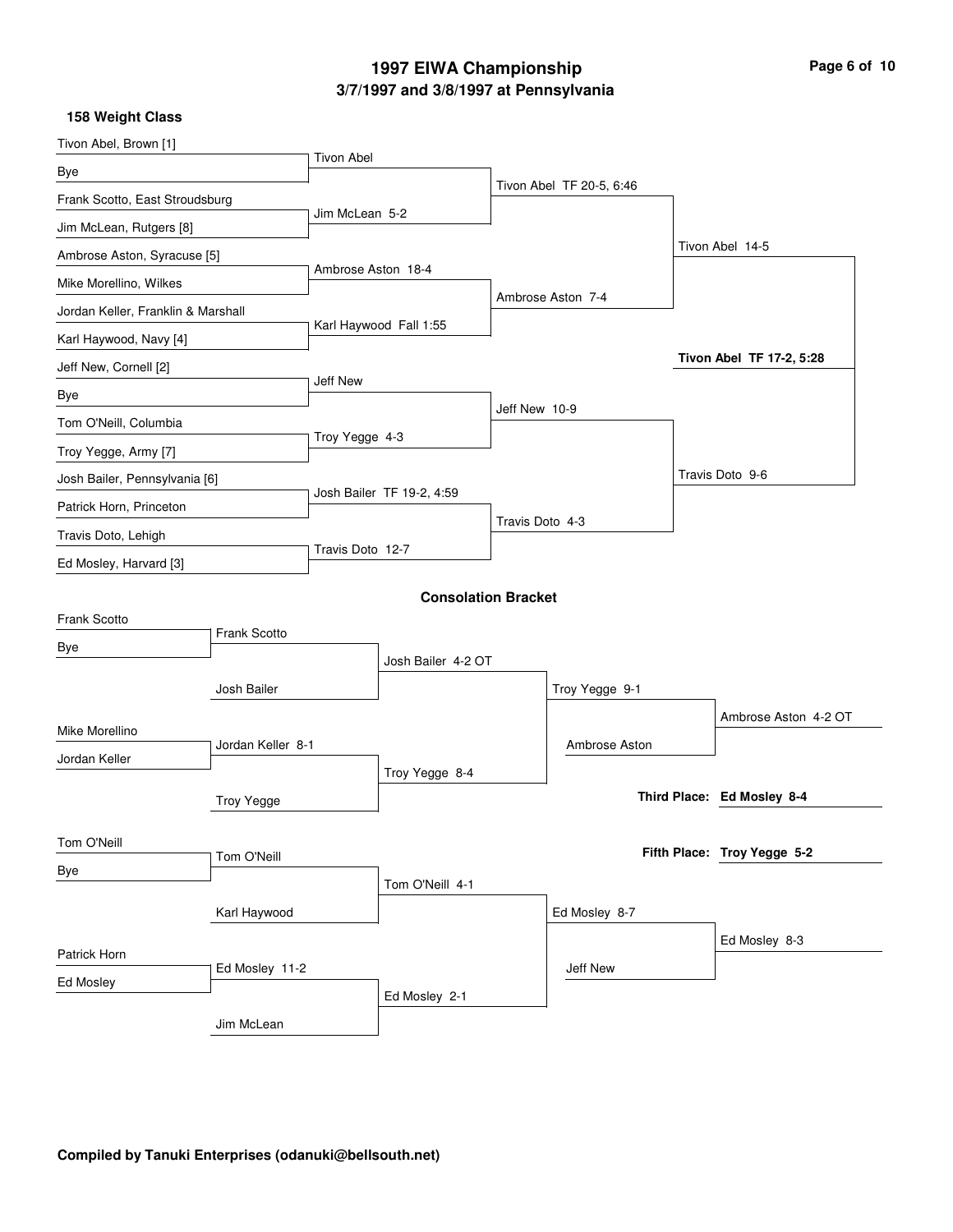# **3/7/1997 and 3/8/1997 at Pennsylvania 1997 EIWA Championship Page 7 of 10**

| Brandon Slay, Pennsylvania [1]   |                         |                      |                            |                   |                            |                                   |
|----------------------------------|-------------------------|----------------------|----------------------------|-------------------|----------------------------|-----------------------------------|
| Justin Dodulik, Princeton        |                         |                      | Brandon Slay TF 16-0, 4:27 |                   |                            |                                   |
| Glenn Reiss, Franklin & Marshall |                         |                      |                            |                   | Brandon Slay TF 16-0, 5:48 |                                   |
| Aaron Greco, Columbia [8]        |                         | Glenn Reiss 14-12    |                            |                   |                            |                                   |
| Bryan Chivers, Army [5]          |                         |                      |                            |                   |                            | Brandon Slay TF 16-1, 7:00        |
| Bye                              |                         | <b>Bryan Chivers</b> |                            |                   |                            |                                   |
| Mark Dufresne, Lehigh            |                         |                      |                            | Ben Priestley 3-1 |                            |                                   |
| Ben Priestley, Brown [4]         |                         |                      | Ben Priestley Fall 4:13    |                   |                            |                                   |
| Greg Gingeleskie, Navy [2]       |                         |                      |                            |                   |                            | Brandon Slay 6-2                  |
| Curtis Anderson, Harvard         |                         |                      | Greg Gingeleskie 12-4      |                   |                            |                                   |
| Bye                              |                         |                      |                            |                   | Greg Gingeleskie 5-4       |                                   |
| Mike Egan, East Stroudsburg [7]  |                         | Mike Egan            |                            |                   |                            |                                   |
| Joe Tucceri, Cornell [6]         |                         |                      |                            |                   |                            | Rod Van Ness 4-0                  |
| Scott Sedlick, Syracuse          |                         | Joe Tucceri 8-7      |                            |                   |                            |                                   |
| Kevin Baker, Wilkes              |                         |                      |                            |                   | Rod Van Ness 6-2           |                                   |
| Rod Van Ness, Rutgers [3]        |                         |                      | Rod Van Ness Fall 2:25     |                   |                            |                                   |
|                                  |                         |                      | <b>Consolation Bracket</b> |                   |                            |                                   |
| Justin Dodulik                   |                         |                      |                            |                   |                            |                                   |
| Aaron Greco                      | Aaron Greco 7-6         |                      |                            |                   |                            |                                   |
|                                  |                         |                      | Joe Tucceri 17-3           |                   |                            |                                   |
|                                  | Joe Tucceri             |                      |                            |                   | Joe Tucceri 8-6            |                                   |
| Mark Dufresne                    |                         |                      |                            |                   |                            | Ben Priestley 8-5                 |
| Bye                              | Mark Dufresne           |                      |                            |                   | <b>Ben Priestley</b>       |                                   |
|                                  |                         |                      | Mark Dufresne 5-3          |                   |                            |                                   |
|                                  | Mike Egan               |                      |                            |                   |                            | Third Place: Greg Gingeleskie 5-4 |
| <b>Curtis Anderson</b>           |                         |                      |                            |                   |                            |                                   |
| Bye                              | <b>Curtis Anderson</b>  |                      |                            |                   |                            | Fifth Place: Scott Sedlick 4-2 OT |
|                                  |                         |                      | Bryan Chivers 7-5          |                   |                            |                                   |
| <b>Bryan Chivers</b>             |                         |                      |                            |                   | Scott Sedlick 5-4          |                                   |
| <b>Scott Sedlick</b>             |                         |                      |                            |                   |                            | Greg Gingeleskie 5-2              |
| Kevin Baker                      | Scott Sedlick Fall 3:57 |                      |                            |                   | Greg Gingeleskie           |                                   |
|                                  |                         |                      | Scott Sedlick 13-3         |                   |                            |                                   |
|                                  | Glenn Reiss             |                      |                            |                   |                            |                                   |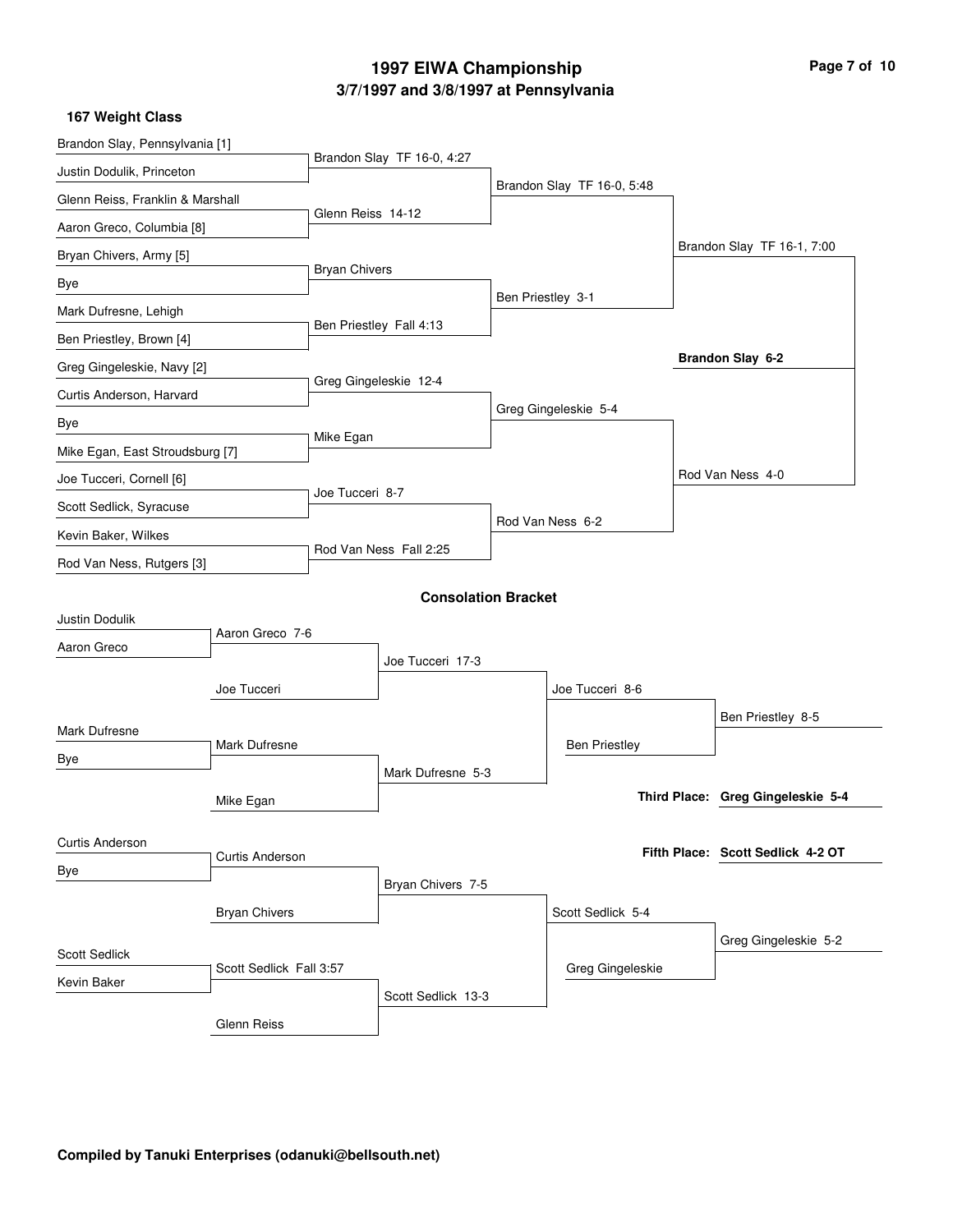# **3/7/1997 and 3/8/1997 at Pennsylvania 1997 EIWA Championship Page 8 of 10**

| Clint Matter, Pennsylvania [1]  |                        |                     |                          |                   |                              |  |                                    |  |
|---------------------------------|------------------------|---------------------|--------------------------|-------------------|------------------------------|--|------------------------------------|--|
| Mike Savini, Columbia           |                        | Clint Matter 19-10  |                          |                   |                              |  |                                    |  |
| Joel Groft, Franklin & Marshall |                        |                     |                          | Clint Matter 10-0 |                              |  |                                    |  |
| Coleman Ruiz, Navy [8]          |                        | Coleman Ruiz 11-4   |                          |                   |                              |  |                                    |  |
| Francis Volpe, Harvard [5]      |                        |                     |                          |                   |                              |  | Clint Matter 13-2                  |  |
| Bye                             |                        | Francis Volpe       |                          |                   |                              |  |                                    |  |
| Santo Morici, East Stroudsburg  |                        |                     |                          |                   | Francis Volpe 11-5           |  |                                    |  |
| John Ferro, Rutgers [4]         |                        | John Ferro 7-3      |                          |                   |                              |  |                                    |  |
| John Van Doren, Lehigh [2]      |                        |                     |                          |                   |                              |  | <b>Clint Matter 10-4</b>           |  |
| Bye                             |                        | John Van Doren      |                          |                   |                              |  |                                    |  |
| Todd Reismiller, Wilkes         |                        |                     |                          |                   | John Van Doren TF 20-5, 6:41 |  |                                    |  |
| David Wimberly, Army [7]        |                        |                     | David Wimberly Fall 3:40 |                   |                              |  |                                    |  |
| Marc DeGaetano, Brown [6]       |                        |                     |                          |                   |                              |  | John Van Doren 8-4                 |  |
| Jon Hartunian, Syracuse         |                        | Marc DeGaetano 10-5 |                          |                   |                              |  |                                    |  |
| Bye                             |                        |                     |                          |                   | Joel Holman Fall 1:27        |  |                                    |  |
| Joel Holman, Cornell [3]        |                        | Joel Holman         |                          |                   |                              |  |                                    |  |
| <b>Consolation Bracket</b>      |                        |                     |                          |                   |                              |  |                                    |  |
| Mike Savini                     |                        |                     |                          |                   |                              |  |                                    |  |
| Joel Groft                      | Mike Savini 16-8       |                     |                          |                   |                              |  |                                    |  |
|                                 |                        | Marc DeGaetano 11-8 |                          |                   |                              |  |                                    |  |
|                                 | Marc DeGaetano         |                     |                          |                   | David Wimberly 13-0          |  |                                    |  |
| Santo Morici                    |                        |                     |                          |                   |                              |  | Francis Volpe 9-4                  |  |
| Bye                             | Santo Morici           |                     |                          |                   | Francis Volpe                |  |                                    |  |
|                                 |                        |                     | David Wimberly Fall 5:49 |                   |                              |  | Third Place: Joel Holman Fall 3:50 |  |
|                                 | David Wimberly         |                     |                          |                   |                              |  |                                    |  |
| <b>Todd Reismiller</b>          |                        |                     |                          |                   |                              |  | Fifth Place: John Ferro 8-7        |  |
| Bye                             | <b>Todd Reismiller</b> |                     |                          |                   |                              |  |                                    |  |
|                                 |                        |                     | John Ferro Fall 2:57     |                   |                              |  |                                    |  |
|                                 | John Ferro             |                     |                          |                   | John Ferro 8-4               |  |                                    |  |
| Jon Hartunian                   |                        |                     |                          |                   |                              |  | Joel Holman 5-2                    |  |
| Bye                             | Jon Hartunian          |                     |                          |                   | Joel Holman                  |  |                                    |  |
|                                 |                        |                     | Coleman Ruiz 10-1        |                   |                              |  |                                    |  |
|                                 | Coleman Ruiz           |                     |                          |                   |                              |  |                                    |  |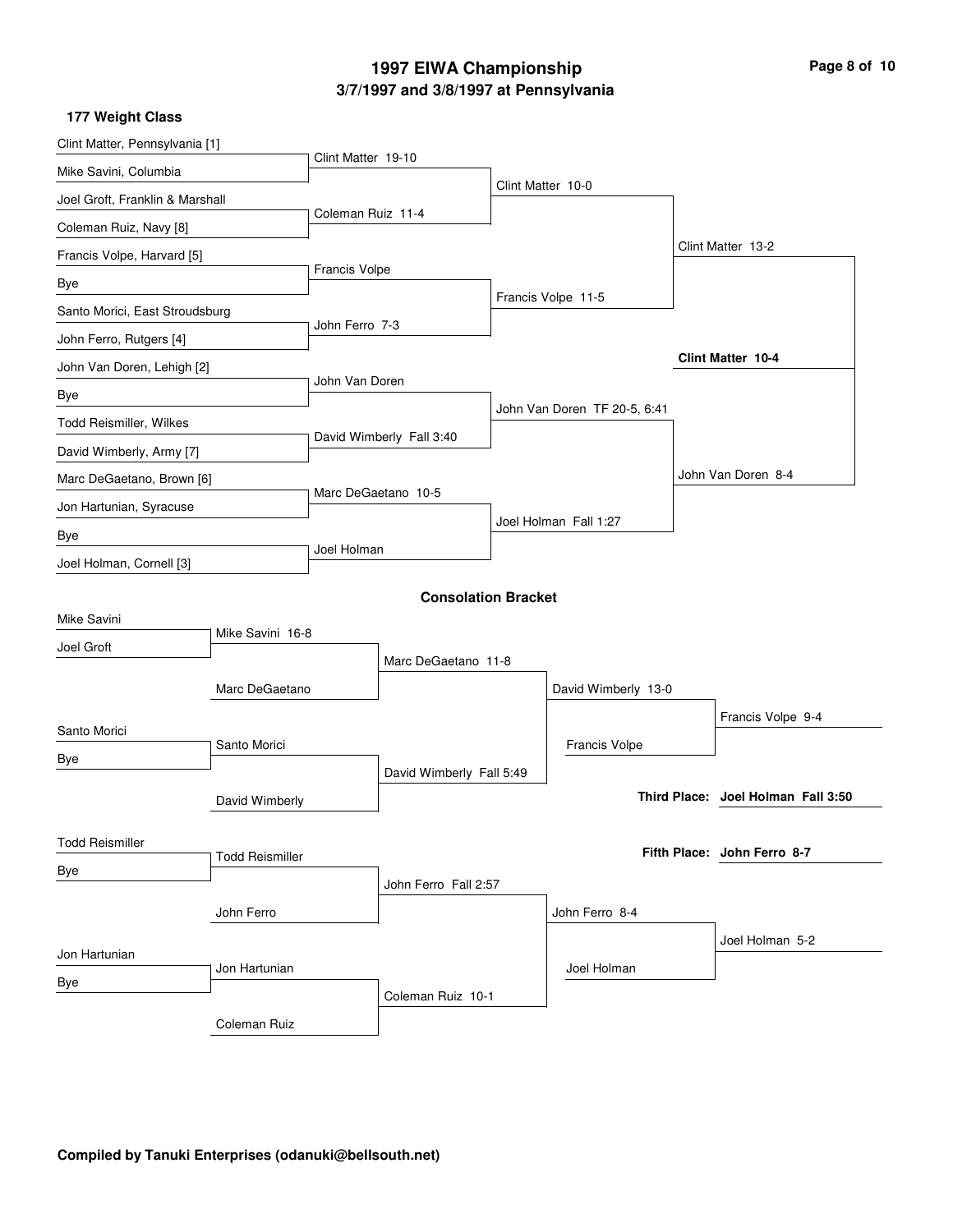# **3/7/1997 and 3/8/1997 at Pennsylvania 1997 EIWA Championship Page 9 of 10**

| Carlos Eason, Cornell [1]          |                 |                    |                              |                 |                            |                         |                                  |
|------------------------------------|-----------------|--------------------|------------------------------|-----------------|----------------------------|-------------------------|----------------------------------|
| Bye                                |                 | Carlos Eason       |                              |                 |                            |                         |                                  |
| Luke Goble, Harvard                |                 |                    |                              |                 | Carlos Eason TF 18-3, 7:00 |                         |                                  |
| John Johnson, Brown [8]            |                 | John Johnson 13-10 |                              |                 |                            |                         |                                  |
| Andrei Rodzianko, Pennsylvania [5] |                 |                    |                              |                 |                            |                         | Andrei Rodzianko 8-7 TB          |
| Jon Gillespie, Franklin & Marshall |                 |                    | Andrei Rodzianko Fall 6:24   |                 | Andrei Rodzianko 7-4       |                         |                                  |
| Bye                                |                 |                    |                              |                 |                            |                         |                                  |
| Pat Maginn, Army [4]               |                 | Pat Maginn         |                              |                 |                            |                         |                                  |
| John Leonardis, Lehigh [2]         |                 |                    |                              |                 |                            |                         | Andrei Rodzianko Fall 7:38 O     |
| Scott Wascavage, Rutgers           |                 |                    | John Leonardis TF 19-3, 5:00 |                 |                            |                         |                                  |
| Bye                                |                 |                    |                              |                 | John Leonardis 5-3         |                         |                                  |
| John Shipley, East Stroudsburg [7] |                 | John Shipley       |                              |                 |                            |                         |                                  |
| Doug Joseph, Syracuse [6]          |                 |                    |                              |                 |                            |                         | Doug Joseph 8-6                  |
| Aaron Newman, Columbia             |                 | Doug Joseph 11-4   |                              |                 | Doug Joseph 10-8           |                         |                                  |
| Bye                                |                 | Frank Workman      |                              |                 |                            |                         |                                  |
| Frank Workman, Navy [3]            |                 |                    |                              |                 |                            |                         |                                  |
|                                    |                 |                    | <b>Consolation Bracket</b>   |                 |                            |                         |                                  |
| Luke Goble                         | Luke Goble      |                    |                              |                 |                            |                         |                                  |
| Bye                                |                 |                    | Frank Workman Fall 1:33      |                 |                            |                         |                                  |
|                                    | Frank Workman   |                    |                              |                 | Frank Workman 15-3         |                         |                                  |
|                                    |                 |                    |                              |                 |                            | Frank Workman Fall 0:54 |                                  |
| Jon Gillespie                      |                 |                    |                              |                 | Carlos Eason               |                         |                                  |
| Bye                                | Jon Gillespie   |                    | John Shipley 13-0            |                 |                            |                         |                                  |
|                                    | John Shipley    |                    |                              |                 |                            |                         | Third Place: Frank Workman 8-3   |
|                                    |                 |                    |                              |                 |                            |                         |                                  |
| Scott Wascavage                    | Scott Wascavage |                    |                              |                 |                            |                         | Fifth Place: Carlos Eason 5-4 OT |
| Bye                                |                 |                    | Pat Maginn Fall 5:38         |                 |                            |                         |                                  |
|                                    |                 |                    |                              | Pat Maginn 12-4 |                            |                         |                                  |
|                                    | Pat Maginn      |                    |                              |                 |                            |                         | John Leonardis Fall 1:45         |
| Aaron Newman                       |                 |                    |                              |                 | John Leonardis             |                         |                                  |
| Bye                                | Aaron Newman    |                    | Aaron Newman 8-2             |                 |                            |                         |                                  |
|                                    |                 |                    |                              |                 |                            |                         |                                  |
|                                    | John Johnson    |                    |                              |                 |                            |                         |                                  |